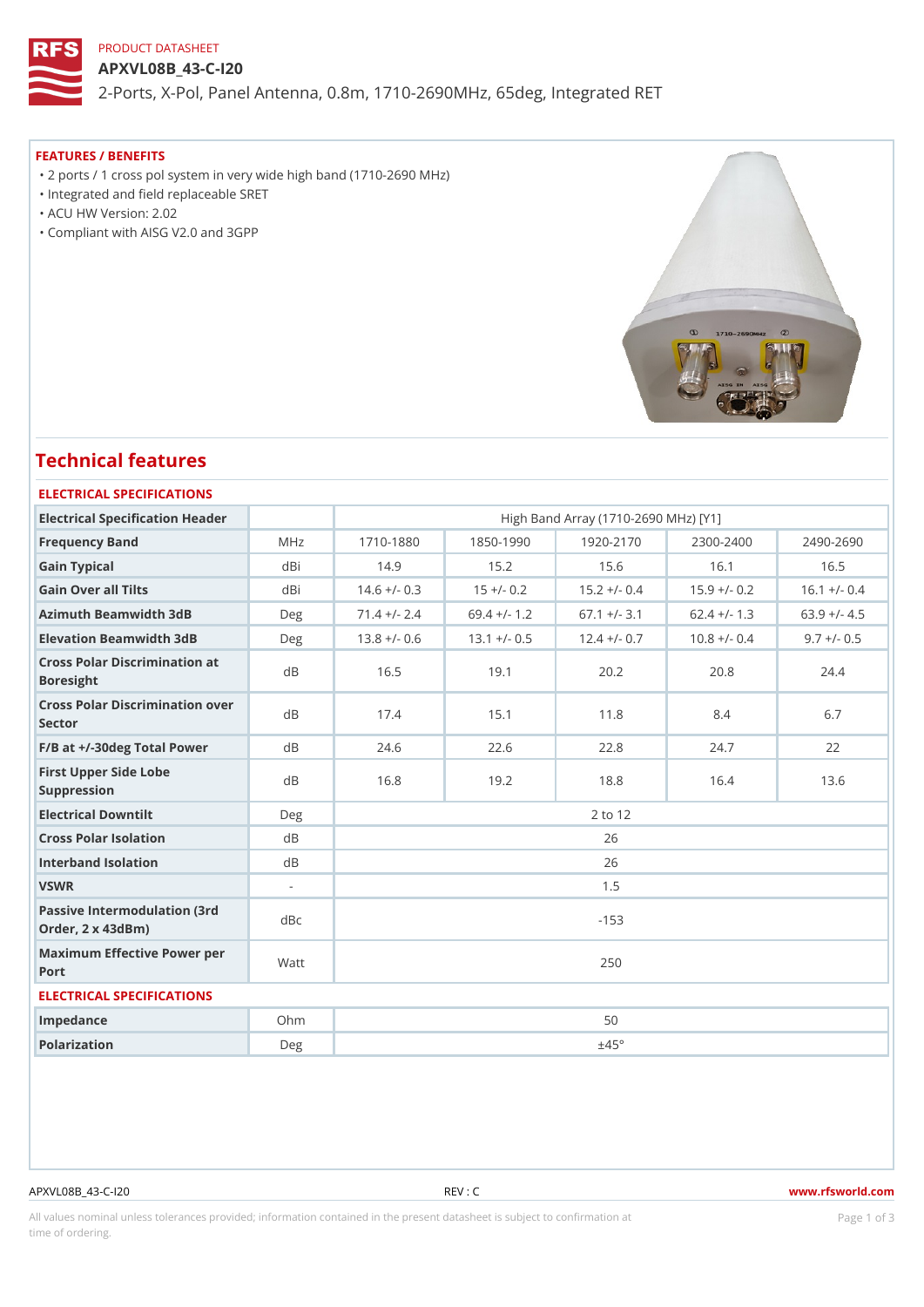## PRODUCT DATASHEET

APXVL08B\_43-C-I20

2-Ports, X-Pol, Panel Antenna, 0.8m, 1710-2690MHz, 65deg, Integrated

| MECHANICAL SPECIFICATIONS                                          |                             |                                     |                                                       |  |
|--------------------------------------------------------------------|-----------------------------|-------------------------------------|-------------------------------------------------------|--|
| Dimensions - H x W x D                                             | $mm$ (in)                   |                                     | 800 x 160 x 115 (31.5 x 6.3 x 4.5)                    |  |
| Weight (Antenna Only)                                              | kg(lb)                      |                                     | 5.1(11.2)                                             |  |
| Weight (Mounting Hardware kg (lb)<br>$\circ$ n $\vert$ y $\rangle$ |                             |                                     | 2.7(6)                                                |  |
| Packing size- HxWxD                                                | $mm$ (in)                   | 1050 x 245 x 215 (41.3 x 9.6 x 8.5) |                                                       |  |
| Shipping Weight                                                    | kg (lb)                     |                                     | 12.4(27.3)                                            |  |
| Connector type                                                     |                             |                                     | 2 x 4.3-10 female/bottom + 2 AISG connectors (1 ma e, |  |
| Radome Material / Color                                            |                             | Fiberglass / Light Grey RAL7035     |                                                       |  |
| TESTING AND ENVIRONMENTAL                                          |                             |                                     |                                                       |  |
| Temperature Range                                                  | $^{\circ}$ C ( $^{\circ}$ F | $-40$ to 60 ( $-40$ to 140)         |                                                       |  |
| Lightning protection                                               |                             | Direct Ground                       |                                                       |  |
| Survival/Rated Wind Velocikm/h                                     |                             |                                     | 200 (150)                                             |  |
| Wind Load @ Rated Wind Front                                       |                             | 157                                 |                                                       |  |
| Wind Load @ Rated Wind Sida                                        |                             | 97                                  |                                                       |  |
| Wind Load @ Rated Wind ReaN                                        |                             | 239                                 |                                                       |  |
| ORDERING INFORMATION                                               |                             |                                     |                                                       |  |
| Order No.                                                          |                             | Configuration                       | Mounting HardwaMeunting pipe DiameStheirpping Weight  |  |

| Order No.         | Configuration                  |              | Mounting HardwaMeunting pipe DiameStheirpping Weight |
|-------------------|--------------------------------|--------------|------------------------------------------------------|
| APXVL08B 43-C-120 | Internal RET(ACU  20-BAPM50-B3 | 60 - 110 m m | 12.4 Kg                                              |